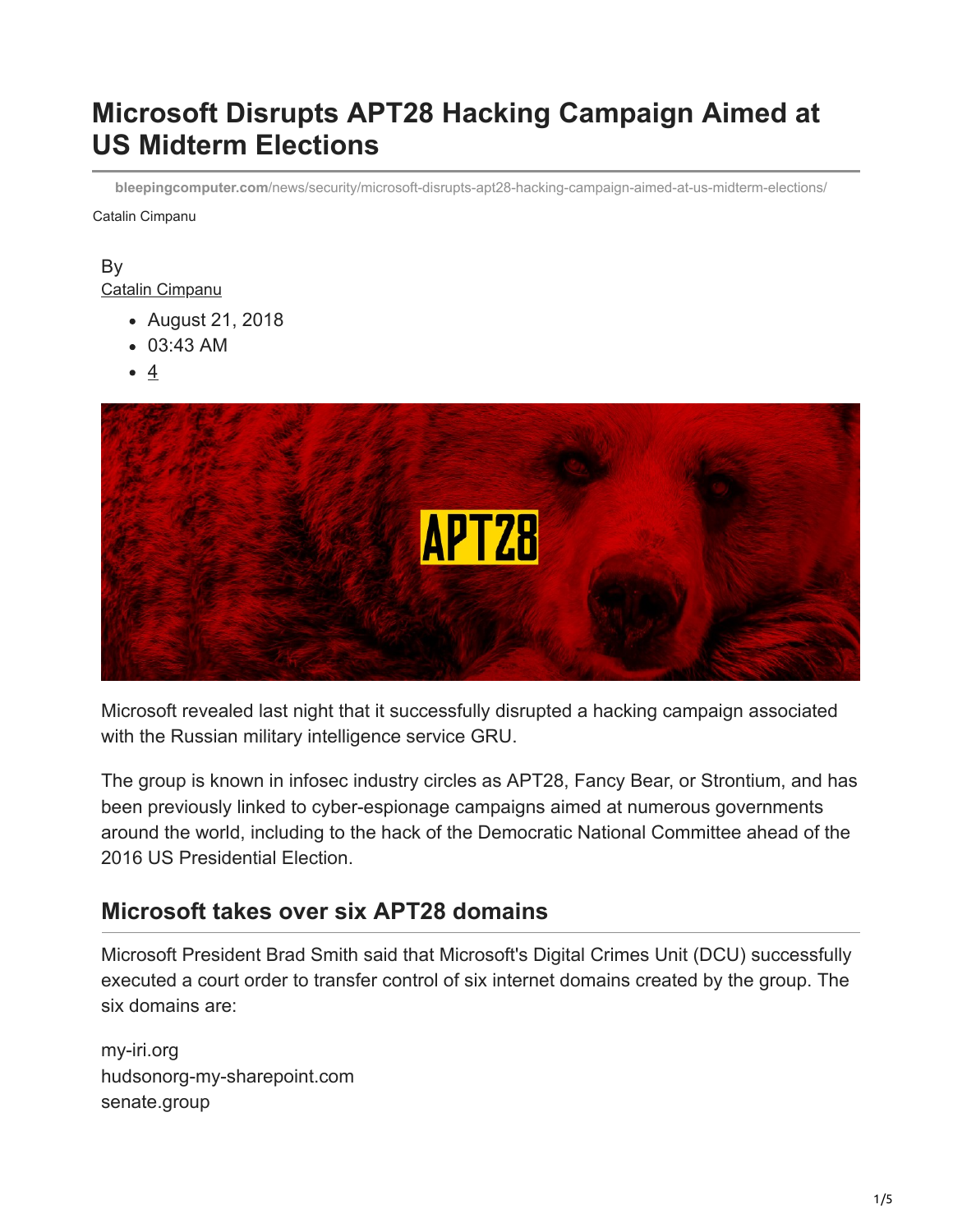The first domain was registered to look like a domain for the International Republican Institute, which promotes democratic principles. The second was registered to mimic the Hudson Institute, an organization known for its discussions on election cybersecurity. The last four were blatant attempts at mimicking domains part of the US Senate's IT infrastructure. Microsoft said it notified all three organizations.

## **Microsoft has now taken over 84 APT28 domains**

Based on their format, the domains were most likely supposed to be used as part of spearphishing operations.

Microsoft says it managed to gain ownership of the domains before they were used in any attacks.

The OS maker said this was the twelfth time they used a court order to take control of domains they believed to be associated with APT28's attack infrastructure. Smith said they have now taken control of 84 APT28 domains in the last two years.

"Despite last week's steps, we are concerned by the continued activity targeting these and other sites and directed toward elected officials, politicians, political groups and think tanks across the political spectrum in the United States," Smith [said.](https://blogs.microsoft.com/on-the-issues/2018/08/20/we-are-taking-new-steps-against-broadening-threats-to-democracy/) "Taken together, this pattern mirrors the type of activity we saw prior to the 2016 election in the United States and the 2017 election in France."

Last week, Reuters [reported](https://www.reuters.com/article/us-usa-election-hacking-exclusive/exclusive-fbi-probing-cyber-attack-on-congressional-campaign-in-california-sources-idUSKBN1L22BZ) that the FBI was investigating cyber-attacks on the congressional campaign of a Democratic candidate in California, albeit there's no evidence that Microsoft's intervention is tied to that investigation.

Speaking at a conference in mid-July, Tom Burt, Corporate Vice President for Customer [Security and Trust, Microsoft, said Microsoft had blocked at the time the first cyber-attacks](https://www.bleepingcomputer.com/news/government/microsoft-says-it-blocked-attempts-at-hacking-midterm-campaigns/) on the US 2018 midterm elections.

[In May this year,](https://www.bleepingcomputer.com/news/security/fbi-takes-control-of-apt28s-vpnfilter-botnet/) the FBI also intervened in a similar fashion to take control of domains that the APT28 group was using to control the VPNFilter IoT botnet.

# **Microsoft officially launches AccountGuard service**

While announcing Microsoft's intervention to take down the six APT28 domains, Smith also [announced](https://blogs.microsoft.com/on-the-issues/2018/08/20/protecting-democracy-with-microsoft-accountguard/) the launch of the AccountGuard service designed to help US election and campaign entities secure their IT infrastructure against nation-state attacks.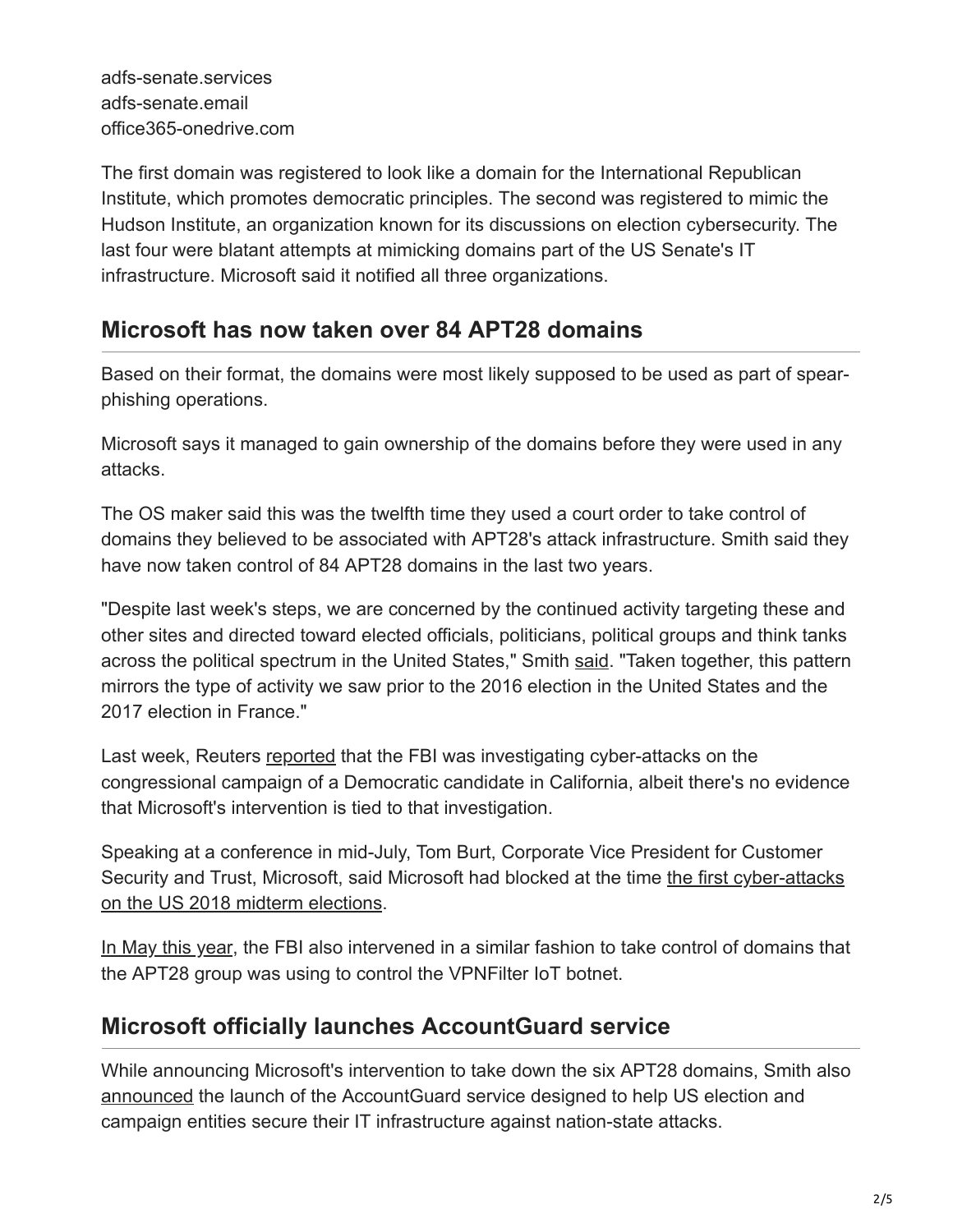Bleeping Computer first broke the story about Microsoft's new AccountGuard service at the start of the month —more details [here](https://www.bleepingcomputer.com/news/microsoft/microsoft-accountguard-service-offers-protection-for-political-and-election-orgs/).

After Microsoft revealed its takeover of the six APT28 domains, Google also issued a [security advisory](https://security.googleblog.com/2018/08/a-reminder-about-government-backed.html) on its blog about the dangers of government-backed phishing operations. [Last week, Google added support for controlling the behavior of "Government backed](https://www.bleepingcomputer.com/news/security/g-suite-can-now-alert-you-of-government-backed-attacks/) attacks" alerts inside the G Suite service.

#### **Related Articles:**

[Microsoft takes down APT28 domains used in attacks against Ukraine](https://www.bleepingcomputer.com/news/microsoft/microsoft-takes-down-apt28-domains-used-in-attacks-against-ukraine/)

[Microsoft finds severe bugs in Android apps from large mobile providers](https://www.bleepingcomputer.com/news/security/microsoft-finds-severe-bugs-in-android-apps-from-large-mobile-providers/)

[Microsoft to force better security defaults for all Azure AD tenants](https://www.bleepingcomputer.com/news/microsoft/microsoft-to-force-better-security-defaults-for-all-azure-ad-tenants/)

[Microsoft: Windows 11 22H2 has reached RTM with build 22621](https://www.bleepingcomputer.com/news/microsoft/microsoft-windows-11-22h2-has-reached-rtm-with-build-22621/)

[DuckDuckGo browser allows Microsoft trackers due to search agreement](https://www.bleepingcomputer.com/news/security/duckduckgo-browser-allows-microsoft-trackers-due-to-search-agreement/)

- [APT28](https://www.bleepingcomputer.com/tag/apt28/)
- [Cyber-espionage](https://www.bleepingcomputer.com/tag/cyber-espionage/)
- [Government](https://www.bleepingcomputer.com/tag/government/)
- [Microsoft](https://www.bleepingcomputer.com/tag/microsoft/)
- [Senate](https://www.bleepingcomputer.com/tag/senate/)

#### [Catalin Cimpanu](https://www.bleepingcomputer.com/author/catalin-cimpanu/)

Catalin Cimpanu is the Security News Editor for Bleeping Computer, where he covers topics such as malware, breaches, vulnerabilities, exploits, hacking news, the Dark Web, and a few more. Catalin previously covered Web & Security news for Softpedia between May 2015 and October 2016. The easiest way to reach Catalin is via his XMPP/Jabber address at campuscodi@xmpp.is. For other contact methods, please visit Catalin's author page.

- [Previous Article](https://www.bleepingcomputer.com/news/google/google-sued-over-misleading-location-tracking-setting/)
- [Next Article](https://www.bleepingcomputer.com/news/security/ryuk-ransomware-crew-makes-640-000-in-recent-activity-surge/)

### **Comments**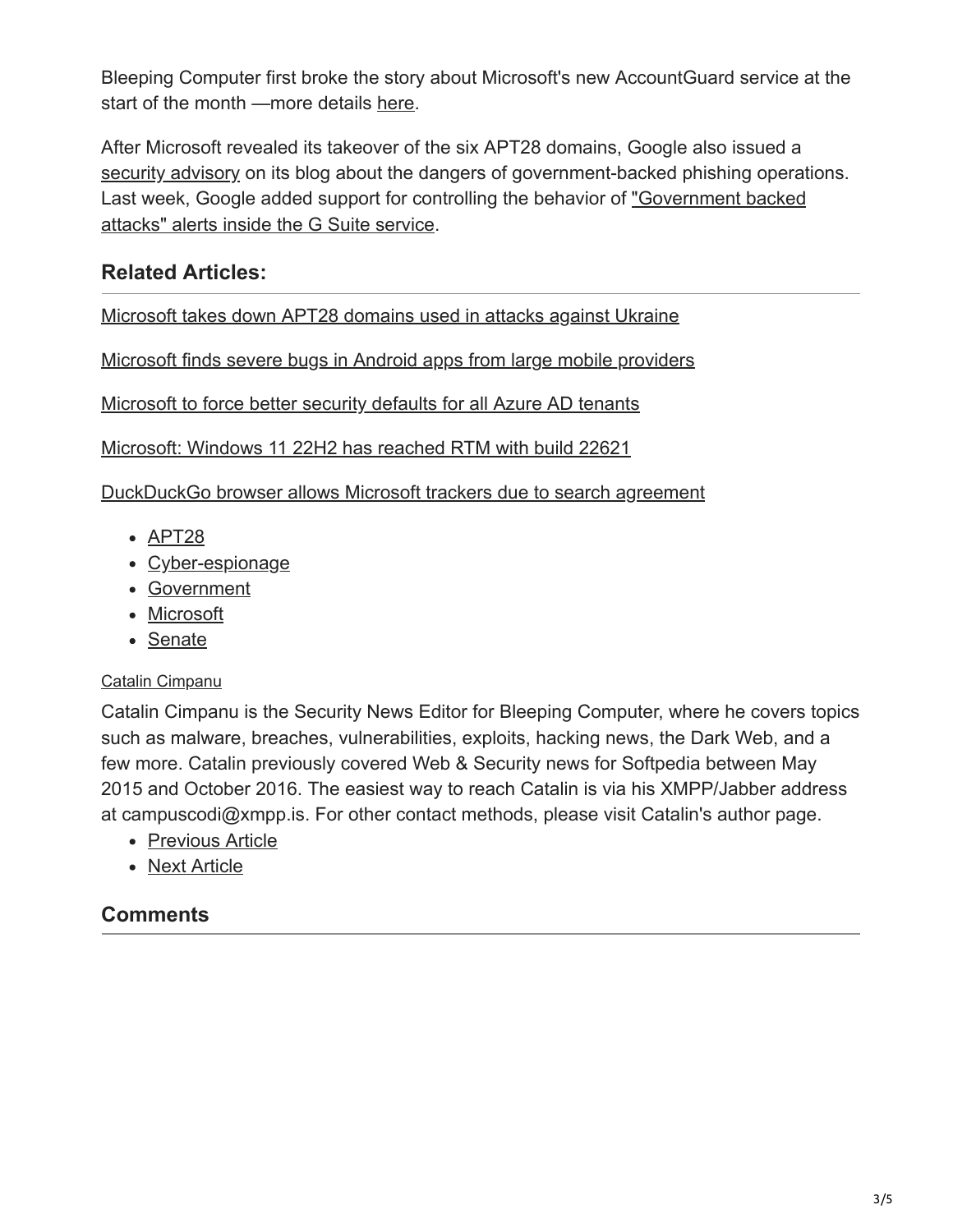

[Warthog-Fan](https://www.bleepingcomputer.com/forums/u/839020/warthog-fan/) - 3 years ago

 $\circ$  $\circ$ 

Everyone blames the Russians for hacking the DNC during the 2016 presidential election. However, since the DNC never allowed any security agency to inspect their servers, there is no actual PROOF that the Russians had anything to do with the release of the Clinton and Podesta emails, and it is just as likely that the emails were leaked by a person working for the Clinton campaign.



CrowdStrike performed an analysis confirming DNC server infiltration [\(https://www.crowdstrike.com/blog/bears-midst-intrusion-democratic-national](https://www.crowdstrike.com/blog/bears-midst-intrusion-democratic-national-committee/)committee/)